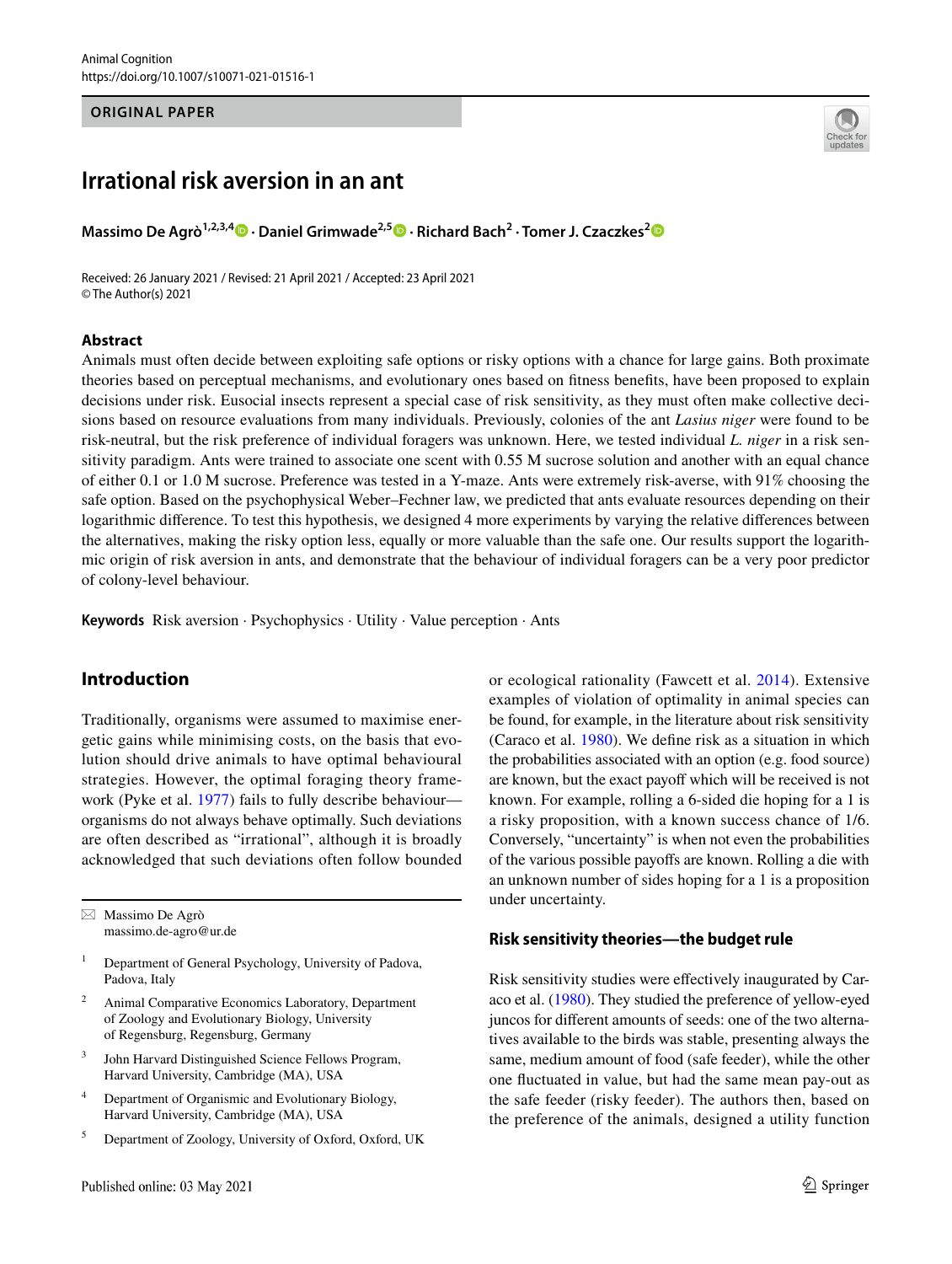(Becker et al. [1964](#page-7-2)), computing the perceived value (utility) for each number of seeds for the animals. Yellow-eyed juncos presented a concave utility function (and so were riskaverse) when in a high-energy budget, whereas their utility function was convex (and so they were risk-prone) when in a low-energy budget. This behaviour was soon formalized as the Energy Budget Rule (Stephens [1981\)](#page-8-1). The budget rule has recently been reformulated by Lim et al. ([2015](#page-8-2)), who argue that the classical budget rule is often misused in its binomial interpretation: that animals are either risk-prone (when in a low-energy budget) or risk-averse (when in a high-energy budget). However, the optimum risk sensitivity in a given situation lies on a non-linear continuum (Lim et al. [2015](#page-8-2)): at very low and very high-energy budget risk indiference arises again.

#### **Proximate explanations for risk sensitivity**

It has also been proposed that risk sensitivity arises as a side effect of the neural or cognitive architecture of an animal, or due to evolutionary constraints, and that one need not attempt to ft this behaviour to ftness benefts (Fechner [1860\)](#page-7-3). A striking pattern in risk preference studies is that animals are often risk-averse when risking amounts, but risk-seeking when risking delays (Kacelnik and Bateson [1996\)](#page-7-4). Animals (and humans) are also generally riskaverse for potential gains, but risk-prone for potential losses (Kahneman and Tversky [1979](#page-8-3)). These patterns are elegantly explained by an understanding of how animals perceive the world, as described by Psychophysics (Gescheider [1976](#page-7-5); Tuzlukov [2013](#page-8-4); Stevens [2017\)](#page-8-5). Stimulus strength has a logarithmic relationship with perception, as formalized by the Weber–Fechner law (Weber [1834](#page-8-6); Fechner [1860\)](#page-7-3). Thus, a constant feeder that always presents 5 seeds and a variable feeder presenting alternatively 1 or 9 seeds have the same average; however, 5 seeds are valued as 5 times more than 1, while 9 is not even twice as good as 5. Thus, while the mathematical average, and so the true energetic value, of the variable feeder is the same as the one of the safe feeder, its geometric average is lower. According to the Weber–Fechner law, which describes how animals perceive stimuli intensity or values, the midpoint of variable source presenting two values is coincident with the geometrical average rather than the mean. Relatedly, Scalar Utility Theory (SUT) was postulated (Marsh and Kacelnik [2002;](#page-8-7) Kacelnik and El Mouden [2013\)](#page-8-8) to describe risk aversion behaviour. Marsh and Kacelnik point out that, based on the Weber–Fechner law, the variance of the memory representation of a food value increases as the value itself increases. This is because the memory trace for low values (1 in our previous example) remains very precise, while high values (9) becomes fuzzier. The value of a variable food source is equivalent to the median point of the combined memory trace. Due to the diferent variance of the low and high values, however, two options with identical mathematical average (means) will have different medians, with the more variable option having a lower one (see Fig. 6 from Kacelnik and El Mouden [2013](#page-8-8) for a complete explanation). The geometrical average between two values will be coincident with the median of the two memory traces, as the diference in variance is derived from the Weber–Fechner law.

#### **Ants as a model for risk sensitivity**

Risk sensitivity has been studied in a great variety of animals (for a review, see Kacelnik and El Mouden, [2013](#page-8-8)). Among those, nectarivores have received particular scrutiny (Perez and Waddington [1996;](#page-8-9) Shafr [2000](#page-8-10)). The majority of studies on nectarivores have been carried out on bees. Results have, however, been unclear, possibly due to the previously described binomial interpretation of risk (Shafr [2000;](#page-8-10) Weber et al. [2004](#page-8-11)): bees have been observed to be risk-indiferent (Banschbach and Waddington [1994](#page-7-6); Perez and Waddington [1996;](#page-8-9) Fülöp and Menzel [2000](#page-7-7)), risk-averse (Waddington et al. [1981;](#page-8-12) Shapiro [2000](#page-8-13)), to follow the budget rule (Cartar and Dill [1990](#page-7-8); Cartar [1991\)](#page-7-9), or a mixture of those depending on risk variability (Shafr et al. [1999;](#page-8-14) Shafr [2000;](#page-8-10) Mayack and Naug [2011;](#page-8-15) Dunlap et al. [2017](#page-7-10)). Bees and other eusocial insects represent a special case for risk sensitivity. For eusocial insects with non-reproductive workers, the colony is the main unit of selection and a colony can be considered a superorganism (Hölldobler and Wilson [2009;](#page-7-11) Boomsma and Gawne [2018\)](#page-7-12). As such, the foraging successes of the individual workers are pooled. This buffers colonies against short-term (negative) fuctuation coming from risky choices made by individual foragers. Colonies can also visit multiple food sources simultaneously, allowing them to more efficiently exploit their environment (Devigne and Detrain [2005;](#page-7-13) Czaczkes et al. [2015a\)](#page-7-14). Lastly, many eusocial insects can make collective foraging decisions, using recruitment mechanisms to channel workers towards certain resources in the environment (Detrain and Deneubourg [2008](#page-7-15); Gordon [2019](#page-7-16)).

While research on risk preference and collective decisionmaking is extensive, these have rarely been combined. Collective risk sensitivity has been explicitly studied in ants. Burns et al. [\(2016](#page-7-17)) presented colonies of rock ants (*Temnothorax albipennis*) a fxed-quality mediocre nest and a variable-quality nest. Ants were allowed to explore (and hence evaluate) each nest and then recruit nestmates, and colonies were found to be risk-prone. On the other hand, Hübner and Czaczkes [\(2017\)](#page-7-18) tested the risk sensitivity of black garden ant (*Lasius niger*) colonies to food values. Each colony was presented with two feeders: a stable one, always presenting the same, medium-quality sucrose solution (0.55 M), and a variable one, presenting alternatively (changing every 3 min)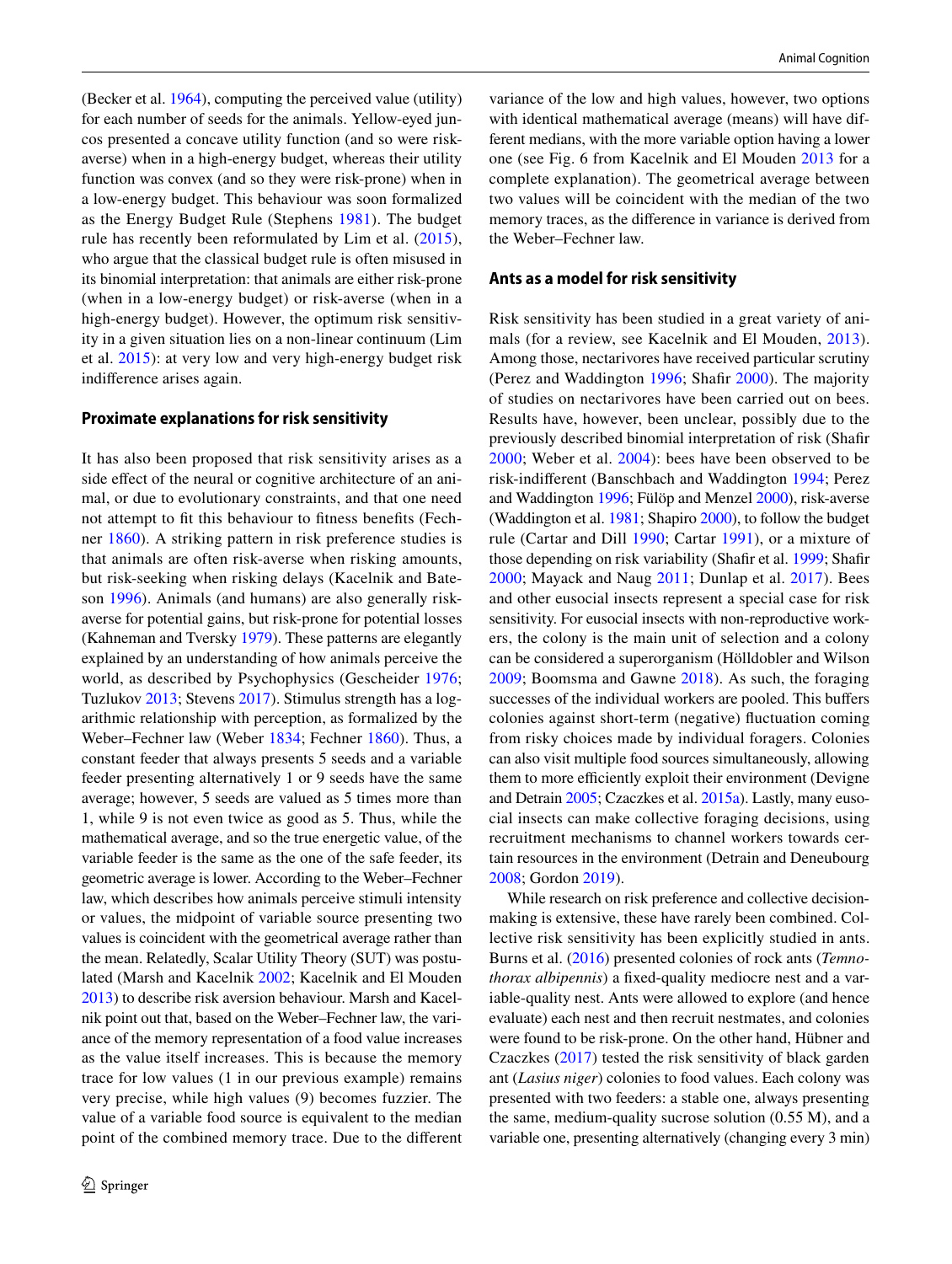either low- or high-quality sucrose solution (0.1 M–1.0 M). Almost all trials showed a clear collective decision for one of the two feeders (as is expected due to symmetry breaking in ants' collective decisions, see Beckers et al. [1990,](#page-7-19) [1993;](#page-7-20) Czaczkes et al. [2015b](#page-7-21); Price et al. [2016\)](#page-8-16) but, overall, colonies were risk-indiferent: half the colonies chose the safe feeder, and half chose the risky one, regardless of whether it began by offering the high or the low reward. This is surprising, as positive feedback from the initially best food source should have resulted in symmetry breaking and a collective choice for the initial feeder ofering the highest reward (Beckers et al. [1993](#page-7-20); Detrain and Deneubourg [2008](#page-7-15); Czaczkes et al. [2015b;](#page-7-21) Price et al. [2016\)](#page-8-16).

The current work aims to explore individual risk preference in individual *Lasius niger* ant foragers. Although their collective behaviour appears to be rational in terms of the absolute sugar amount retrieved, individual workers may not be (Sasaki and Pratt [2011](#page-8-17); Sasaki et al. [2019](#page-8-18)). They could be subjected to the same perceptual constraints discussed above and be strongly infuenced by expectations (Wendt et al. [2019](#page-8-19)), causing rejection for some food alternatives, triggering risk aversiveness.

## **Materials and methods**

#### **Subjects**

Twenty-seven queenless *Lasius niger* colony fragments, consisting of around 1000 ants each, were used in the experiment. Each fragment was collected from a diferent wild colony on the University of Regensburg campus. Workers from colony fragments forage, deposit pheromone and learn well (Evison et al. [2008;](#page-7-22) Oberhauser et al. [2018](#page-8-20)). Each fragment was housed in a transparent plastic box  $(30 \times 20 \times 40 \text{cm})$ , with a layer of plaster on the bottom. A circular plaster nest, 14 cm in diameter and 2 cm thick, was also provided. The colonies were kept at room temperature  $(21-25 \degree C)$  and humidity (45–55%), on 12:12 light: dark cycle. Each colony was fed exclusively on 0.5 M sucrose solution ad libitum, and deprived of food 4 days prior to each test. Water was provided ad libitum and was always present.

### **Experiment 1 – Risk preference between options of equal energetic value**

The aim of this experiment was to assess the preference of individual ants between two food sources which provide, on average, an equal amount of sucrose: one feeder provided a stable moderate value (0.55 M sucrose, the 'safe' option) and one provided a fuctuating value, either high or low (0.1 M or 1.0 M, the 'risky' option). This was achieved by teaching each individual ant to associate each feeder type (risky or safe) with a diferent odour, and then testing their preference in a Y-maze. Preliminary tests (see ESM1) and previous work (Czaczkes et al. [2018a,](#page-7-23) [b](#page-7-24)) show that *L. niger* foragers learn quickly (within 3 visits to each odour) and reliably to associate odours with feeders of diferent types. In total we tested 64 ants equally divided among 4 diferent colonies.

#### **Training**

To begin each experiment, ants were allowed onto a 15 cm long, 1 cm wide runway, with a drop of sucrose at the end. Each drop was big enough to allow the ant to drink to satiation without consuming it completely. The frst ant to encounter the sucrose was marked with a dot of paint, and all other ants were returned to the nest. The marked ant was allowed to drink to satiety and then return to the nest to unload the collected sugar. She was then allowed to make 7 further training visits to the runway and feeder. In each visit, we recorded the number of pheromone depositions performed on the runway towards the feeder and towards the nest after foraging. Over the 8 visits, the quality and odour of the feeder were alternated so that the ant encountered, for example, frst a moderate-quality drop of sucrose solution (0.55 M, 'safe') scented with one odour, then a low (0.1 M) valued drop ('risky') scented with another odour, then the safe option with the frst odour again, then a highly (1.0 M) valued drop ('risky') with the second odour. These values are clearly distinguishable by the ants (Wendt et al. [2019\)](#page-8-19) and correspond to moderate-, low-, and high-value food sources for *L. niger* (Detrain and Prieur [2014\)](#page-7-25). Ants were thus conditioned to associate two odours with two different qualities of food. One odour was associated with a fxed quality (safe option) and the other odour was associated with two alternating qualities (risky option). Note that the average of the low- and high-quality solutions equals that of the moderate-quality. The solutions were scented using either rosemary or lemon essential oils (0.05 µl per ml). The runway leading to the feeder was covered with a paper overlay scented identically to the sucrose solution being offered. Overlays were scented by storing them in a sealed box containing cotton soaked in essential oil. Overlays were discarded after each return to the nest, to ensure fresh odour and to prevent a build-up of trail pheromone from occurring.

For each tested ant, one odour corresponded to the 'risky' feeder and one to the 'safe' feeder. The experiments were balanced for each ant with respect to all of the parameters (odour of safe and risky, frst odour presented, frst risk alternative presented, odour side on the Y-maze). Performing treatments blind was attempted, but due to the clear negative contrast efects shown by ants on encountering a low-quality food source after better ones (Wendt et al. [2019](#page-8-19)), true blinding was not possible.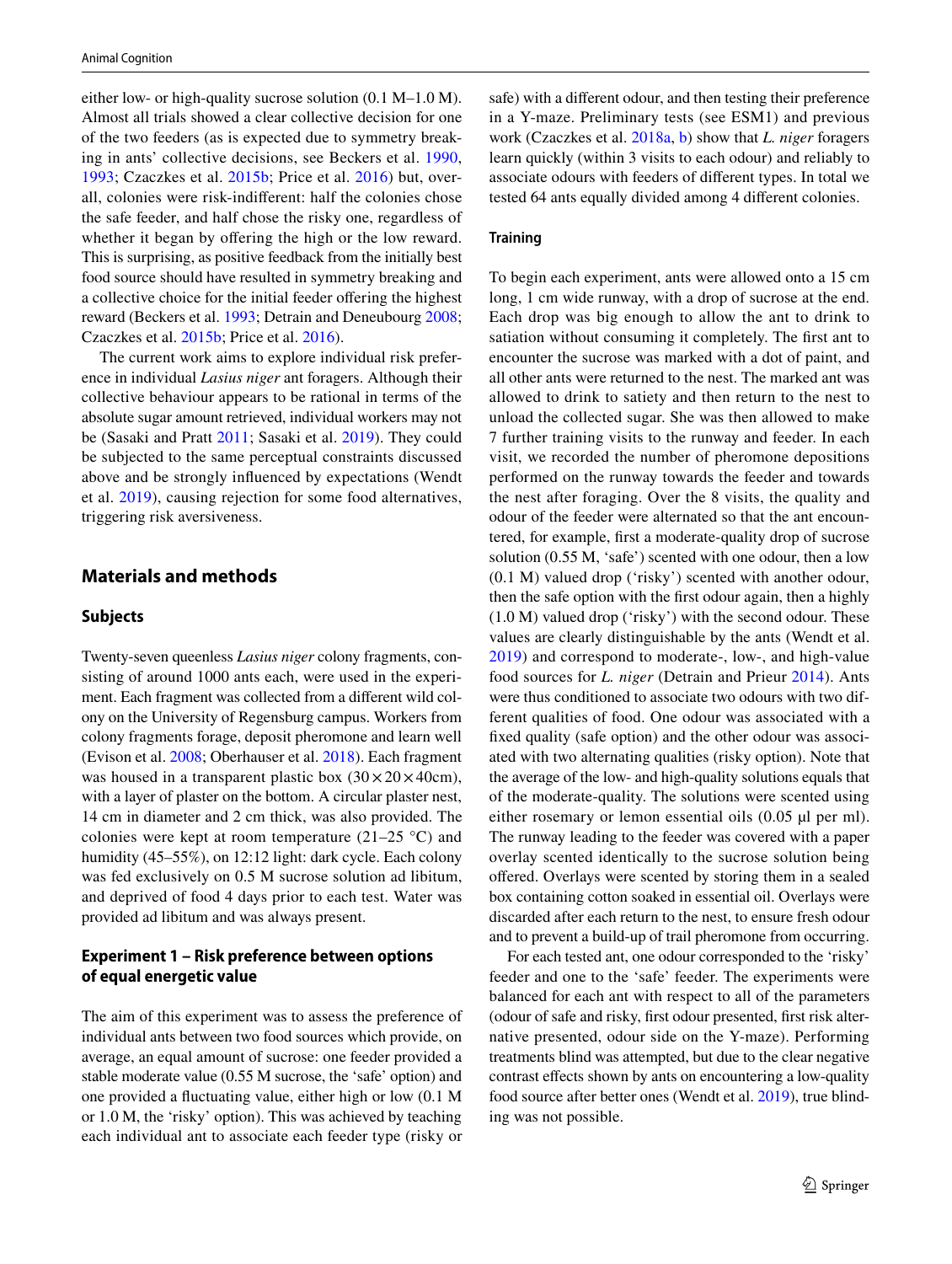#### **Testing**

After the 8 training visits, the runway was replaced with a Y-maze (arm length 10 cm, bifurcation angle 120°). The stem of the Y-maze was overlaid with unscented paper, whereas the two other arms were covered with scented overlays, one bearing the 'risky' associated scent, and the other the 'safe' associated scent. The maze tapered at the bifurcation to ensure that the ant perceives both scented arms at the same time (following Czaczkes [2018\)](#page-7-23). No sucrose was present on the Y-maze. We recorded the ants' initial arm decision, defned by the ants' antennae crossing a line 2 cm from the bifurcation point. We also recorded the ants' fnal decision, defned by the ant crossing a line 8 cm from the bifurcation point. However, the initial and fnal decisions of the ants were almost always the same, and analysis of either choice provides the same results (see ESM2). For brevity we henceforth discuss only the initial decision data. On reaching the end of an arm the ant was allowed to walk onto a piece of paper and brought back to the start of the Y-maze stem, to be retested. The Y-maze test was thus repeated 3 times, which we expected initially to be capable of assessing reliability of the ant choice. However, we observed that this handling may have caused some disruption (see ESM2) and repeated unrewarded trials afect motivation, so we conservatively analysed only the frst Y-maze test. After testing, the ant was permanently removed from the colony.

#### **Experiment 2 – Risk preference between options of diferent absolute value**

Experiment 1 demonstrated very strong risk aversion in individual ant foragers. Experiment 2 was designed to test whether risk aversion would be maintained 'irrationally', that is, when the 'risky' feeder had an objectively higher average quality than the 'safe' feeder.

As in experiment 1, the 'safe' feeder always presented a medium-quality drop (0.55 M). However, the 'risky' feeder alternated between a low-quality reward (0.1 M) and a very high-quality reward (1.5 M). The average molarity of the risky feeder (0.8 M) was thus higher than the average molarity of the safe one. *L. niger* foragers can distinguish between the three presented molarities (Wendt et al. [2019](#page-8-19)). Moreover, in a pilot experiment, we observed that when presented with three diferent molarities ants do learn all three molarities and their associated odours (see ESM2, Czaczkes and Kumar [2020](#page-7-26)). Each ant was tested on the Y-maze 5 times, but as in experiment 1, only data from the frst test were ultimately used (see ESM2). In total, we tested 64 ants from 8 colonies. Each condition (scent association, feeder order, risky feeder order, scent side on the Y-maze) was balanced and equally distributed among colonies.

### **Experiment 3 – Risk preference between psychophysically balanced options**

One hypothesis explaining the widespread risk aversion found in animals towards reward quantities arises from the psychophysics of perception: intensity is generally perceived logarithmically (Kacelnik and Bateson [1996](#page-7-4); Kacelnik and El Mouden [2013](#page-8-8); see introduction). It is thus the geometrical average between the two risky alternatives that may describe the perceived value. This hypothesis predicts that animals should be indiferent between a safe and a risky option, if the two are balanced in respect to a logarithmic curve. In experiment 2, these were not balanced: the geometrical average of the risky feeder  $(\sqrt{0.1 \times 1.5} = 0.387)$  was still lower than the one of the safe feeder  $\left(\sqrt[4]{0.55} = 0.55\right)$ ; thus, the risky option may still have been perceived as worse than the safe option. In this experiment, we set out to offer a 'risky' option in which the *perceived* qualities of the low and high reward were balanced relative to the moderate reward. We chose a moderate reward of 0.3 M, and a low and high reward of 0.1 M and 0.9 M, respectively. The geometrical average of the risky option  $(\sqrt{0.1 \times 0.9} = 0.3)$  was now equal to the one of the safe option. We thus hypothesised that ants would be indiferent between these two options. Each ant was tested on the Y-maze 5 times, but again only data from the frst test was used (see ESM2). In total, we tested 40 ants from 10 diferent colonies. Each condition (scent association, feeder order, risky feeder order, scent side in the Y-maze) was balanced and equally distributed among colonies.

### **Experiment 4 – Risk preference with a psychophysically higher‑valued risky alternative**

To confrm the hypothesized logarithmic curve of perceived value, we designed a 4th experiment, in which the risky option would present a higher value in term of the molar geometrical average in respect to the safe alternative. However, this presented signifcant challenges: the three molarities presented must be easily distinguishable by the ants, and must lie in a specifc range to be accepted by the animals. Moreover, the geometrical average of the risky alternative should be perceptibly higher than the safe value, to observe a statistically signifcant preference. For this experiment, we used 0.5 M for the 'safe' option, 0.25 M and 2.0 M for the low and high alternatives of the 'risky' one. With these alter- �natives, the geometrical average of the 'risky' feeder  $\sqrt{0.25 \times 2.0} = 0.707$  was higher than the 'safe' one. However, it is worth noting that ants value perception may plateau for molarities above 1.5, as previous literature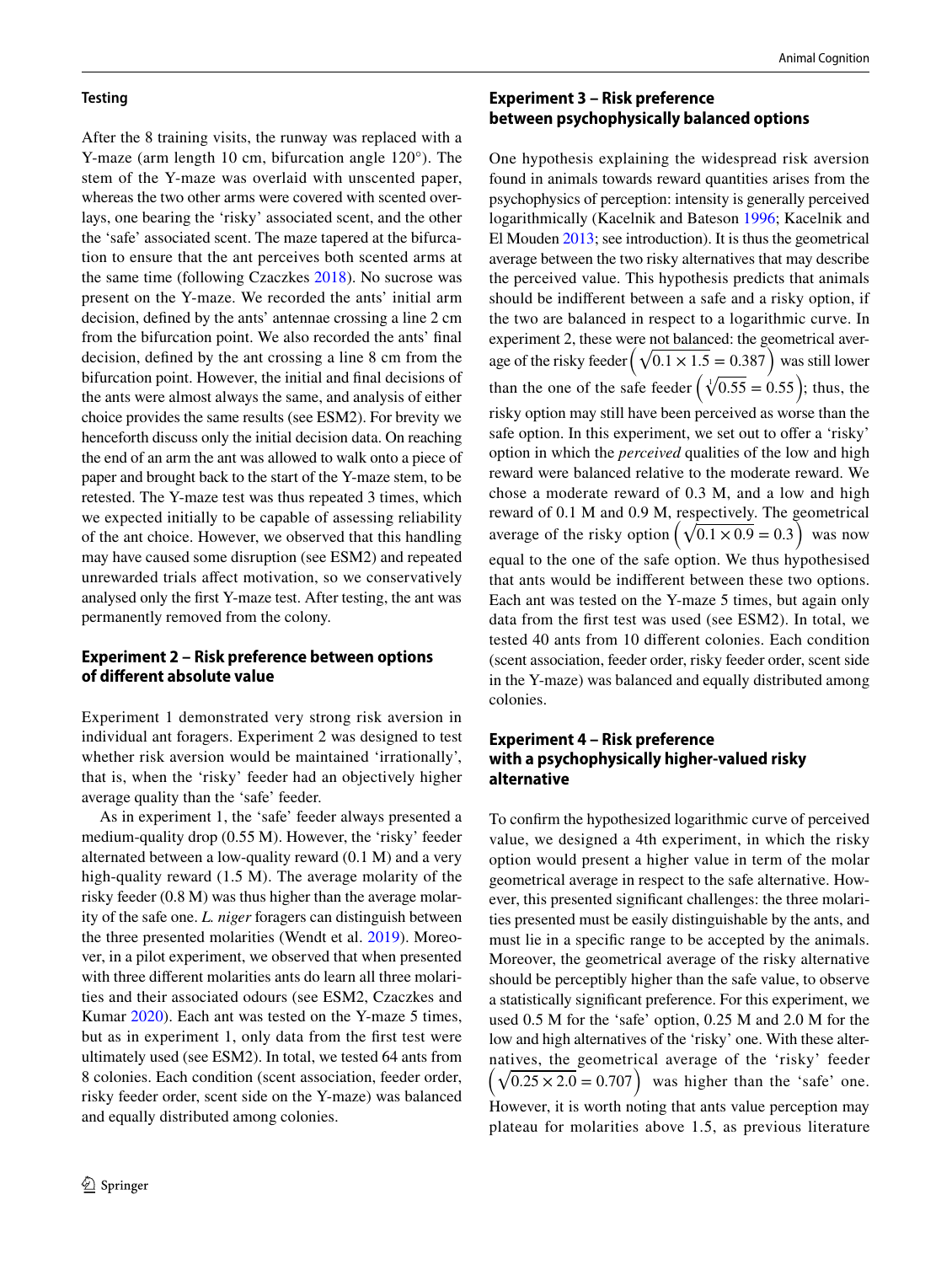suggests (Wendt et al. [2019\)](#page-8-19), with all molarities above 1.5 considered equally valuable. This would cause the perceived value of the 'risky' feeder  $(\sqrt{0.25 \times 1.5} = 0.612)$  to be just slightly higher than the safe alternative. In total we tested 64 ants from 5 diferent colonies.

### **Experiment 5 – Risk preference with an absolutely higher‑valued risky alternative**

Lastly, we tested the ants' ability to actually remember a variable food source, and prefer it to a constant one. In this condition, the 'risky' alternative presented an absolutely better payoff over the 'safe' one, as the low alternative of the risky option was equal to the safe option. In this experiment, there is actually no risk associated with choosing the variable food source, which will still be called 'risky' for consistency with the other experiments. Specifcally, the low and high values for the 'risky' feeder were 0.25 M and 1.5 M, respectively, while the value of the 'safe' feeder was 0.25 M. In this condition, if ants have no absolute rejection for variable food source, or a mnemonic limitation for such conditions, we expected the ants to choose the 'risky' option. We tested in total 64 ants coming from 5 different colonies.

#### **Statistical analysis**

Statistical analyses were carried out in R 4.0.5 (R Core Team [2020\)](#page-8-21). Following Forstmeier and Schielzeth ([2011](#page-7-27)), we included in the models only factors and interactions for which we had a priori reasons for including. We employed generalized linear mixed-efect models using the package lme4 (Bates et al. [2015\)](#page-7-28), with colonies as a random effect. Y-maze choice data were modelled using a binomial distribution and logit link function. We used the following model:

Initial decision  $=$ 

first presented feeder(risky − safe) ∗

first presented risky alternative (good − bad)+

random effect (colony)

We then used the package car (Fox and Weisberg [2011\)](#page-7-29) to test which factors of the model had a signifcant efect on the dependent variable. Subsequently, we carried out post hoc analysis with Bonferroni correction using the package emmeans (Lenth [2018](#page-8-22)) both for the general preference of the ants for either the safe or the risky feeder (safe choice probability against random probability), and for the factors with a signifcant efect to analyse the direction of the diference. Plots were generated using the package ggplot2 (Wickham [2009](#page-8-23)) and the python (Van Rossum and Drake [2009](#page-8-24)) matplotlib library (Hunter [2007\)](#page-7-30).

While we collected and analysed a wealth of pheromone deposition data (see ESM1, 2, 3), for brevity, we omit reporting on this data. We warmly encourage interested readers to examine, analyse, and use this data in any way they see ft.

Only the main results are reported below. For the full analysis see ESM2. The raw data for all the experiments can be found in the supplemental materials ESM3.

### **Results**

### **Experiment 1 – Risk preference between options of equal energetic value**

Ants were strongly risk-averse, with 91% (58/64) ants initially choosing the safe option (Fig. [1](#page-4-0)) (GLMM post hoc with estimated means, probability =  $0.911$ , SE =  $0.036$ , z =  $5.142$ ,  $p < 0.0001$ ). We found no effect of the first presented feeder (GLMM Analysis of Deviance, Chi-square =  $0.709$ , DF = 1,  $p=0.3$ ), nor of the first presented risky alternative (Chisquare = 0,  $DF = 1$ ,  $p = 1$ ), nor of the interaction between those two factors (Chi-square = 0, DF = 1,  $p = 1$ ).



<span id="page-4-0"></span>**Fig. 1** Proportion of ants choosing the safe feeder; error bars represent standard error. Ants' preference is diferent from chance level in experiment 1 (prob.  $= 0.911$ , SE $= 0.36$ , z ratio $= 5.142$ ,  $p$ -value < 0.0001), in experiment 2 (prob. = 0.792, SE = 0.068, z ratio=3.248, *p*-value=0.001) and in experiment 5 (prob. = 0.18, SE=0.053, z= −4.182, *p* < 0.0001), but not in experiment 3  $(\text{prob.} = 0.535, \text{ SE} = 0.086, \text{ z ratio} = 0.403, \text{ p-value} = 0.687) \text{ or experi-}$ ment 4 (prob.=0.427, SE=0.085, z= −0.844, *p*=0.398)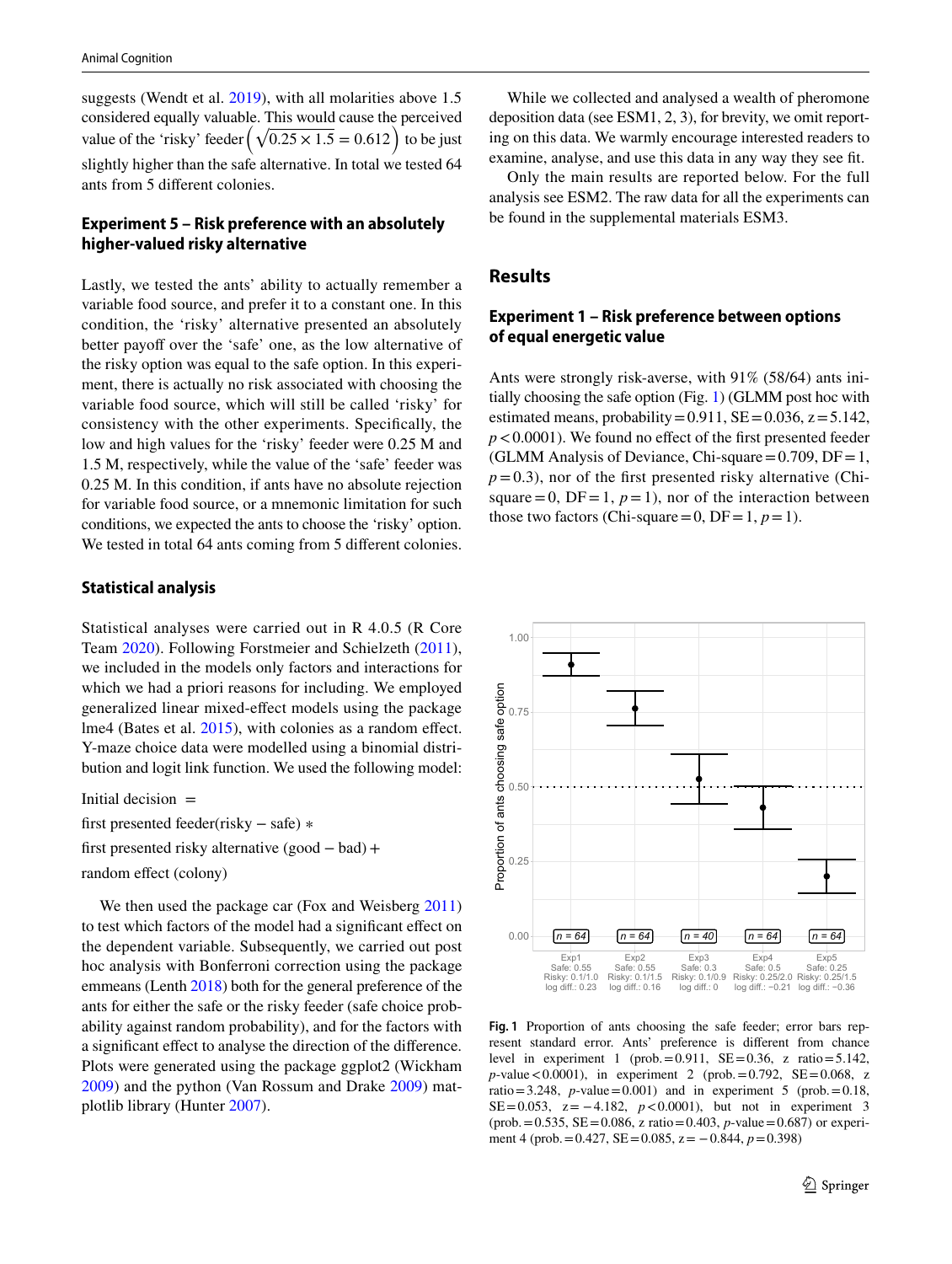### **Experiment 2 – Risk preference between options of diferent absolute value**

Ants were again strongly risk-averse, with 75% (48/64) ants initially choosing the safe option (Fig. [1\)](#page-4-0) (GLMM post hoc with estimated means, probability =  $0.792$ ,  $SE = 0.068$ ,  $z = 3.248$ ,  $p = 0.001$ ). We found no effect of the frst presented feeder (GLMM Analysis of Deviance, Chisquare = 2.015,  $DF = 1$ ,  $p = 0.156$ ), nor of the first presented risky alternative (Chi-square = 0.197, DF = 1,  $p = 0.657$ ), nor of the interaction between those two factors (Chisquare = 1.807, DF = 1,  $p = 0.179$ ).

### **Experiment 3 – Risk preference between psychophysically balanced options**

53% (21/40) of ants chose the safe option (Fig. [1](#page-4-0)), a proportion not diferent from chance (GLMM post hoc with estimated means, probability =  $0.535$ , SE =  $0.086$ , z =  $0.403$ ,  $p = 0.687$ .

We found an effect of the first presented feeder (GLMM Analysis of Deviance, Chi-square =  $4.424$ , DF = 1,  $p=0.0354$ ). Specifically, 71% of the ants that were presented with the safe feeder in visit 1 choose the safe smell during testing, while 35% of the ones presented with the risky feeder frst did.

### **Experiment 4 – Risk preference with a psychophysically higher‑valued risky alternative**

44% of the ants (28/64) chose the safe option, a percentage not diferent from chance level (Fig. [1](#page-4-0)) (GLMM post hoc with estimated means, probability =  $0.427$ , SE =  $0.085$ ,  $z = -0.844$ ,  $p = 0.398$ ). We also found an effect of the frst presented feeder (GLMM Analysis of Deviance, Chisquare=5.4,  $DF = 1$ ,  $p = 0.02$ ); specifically, more ants chose the safe alternative in the test if they had experienced it frst in the training (GLMM post hoc with estimated means, odds ratio=0.266, SE=0.148, z= −2.38, *p*=0.017).

### **Experiment 5 – Risk preference with an absolutely higher‑valued risky alternative**

Only 20% of the ants (13/64) chose the safe option, a percentage signifcantly lower than chance level (Fig. [1\)](#page-4-0) (GLMM post hoc with estimated means, probability  $=0.18$ , SE=0.053,  $z = -4.182$ ,  $p < 0.0001$ ). We found no effect of the frst presented feeder (GLMM Analysis of Deviance, Chi-square = 0.1,  $DF = 1$ ,  $p = 0.751$ ), the first value of the risky option (Chi-square = 2.468, DF = 1,  $p = 0.116$ ) nor the interaction between the two (Chi-square = 1.244, DF = 1,  $p = 0.2647$ .

#### **Discussion**

Ants show strong risk aversion given equal average payoffs between the risky and safe options (0.1/1.0 M vs. 0.55 M, experiment 1). Even if the risky option offers  $45\%$ higher mean payoffs than the safe reward  $(0.1 \text{ M}/1.5 \text{ M})$ vs. 0.55 M), ants still show strong risk aversion (experiment 2). We predicted, based on psychophysical principles, that logarithmically balanced rewards should be perceived as having equal value. We tested this in a situation where the risky reward offered 66% higher payoffs than the safe reward (0.1/0.9 M vs 0.3 M) and observed, as predicted, indiference between the two options (experiment 3). When presented with a higher-valued alternative according to the logarithmic perception of value (0.25 M/2.0 M vs. 0.5 M, experiment 4), ants showed a higher probability of choosing the risky option, but not at a level signifcantly over chance. When presented with an absolutely better risky alternative (0.25 M/1.5 M vs. 0.25 M), the ants chose consistently the risky option (experiment 5).

The ants' lack of a signifcant preference in experiment 4 went against our expectation. As discussed in the methods section, however, the molarity levels that can be used in such an experiment are limited by the ants' range of acceptance. It is possible (and in line with previous literature, see Wendt et al. [2019](#page-8-19)), that values above 1.5 M are regarded as equal by the animals, since the costs associated with denser rewards (e.g. speed of consumption) balance out the gains (Lois-Milevicich et al. [2021\)](#page-8-25). If in experiment 4 the ants considered the high-value alternative as 1.5 M, the resulting geometrical average  $(\sqrt{0.25 \times 1.5} = 0.612)$  would result only slightly higher than the safe alternative, which would be in line with the marginal preference we observed. Regardless, ants can clearly learn and choose a variable food source, as shown by experiment 5. To cement the geometrical average hypothesis, we also modelled the ants' preference for the safe feeder according to the geometrical and arithmetical average diference between alternatives. Then, we ran a Vuong model selection (Vuong [1989](#page-8-26); Merkle et al. [2016\)](#page-8-27) to test which of the two (geometrical or arithmetical) was better. The geometrical average diference was found to be a significantly better predictor  $(z=2.003, p=0.02257,$  Fig. [2](#page-6-0)).

Our demonstration of risk aversion in resource amounts is in line with the perceptual, descriptive theory of risk sensitivity proposed by Kacelnik & Bateson [\(1996\)](#page-7-4) and developed by Kacelnik & El Mouden  $(2013)$  $(2013)$  $(2013)$ . Specifically, our data are consistent with functional risk aversion arising from risk neutrality fltered through logarithmic perception. It is striking that we were able to accurately predict an indiference point for the ants solely on the basis of basic psychophysical principles. However, our results are also consistent with Budget Rule theories (Stephens [1981\)](#page-8-1), since the ants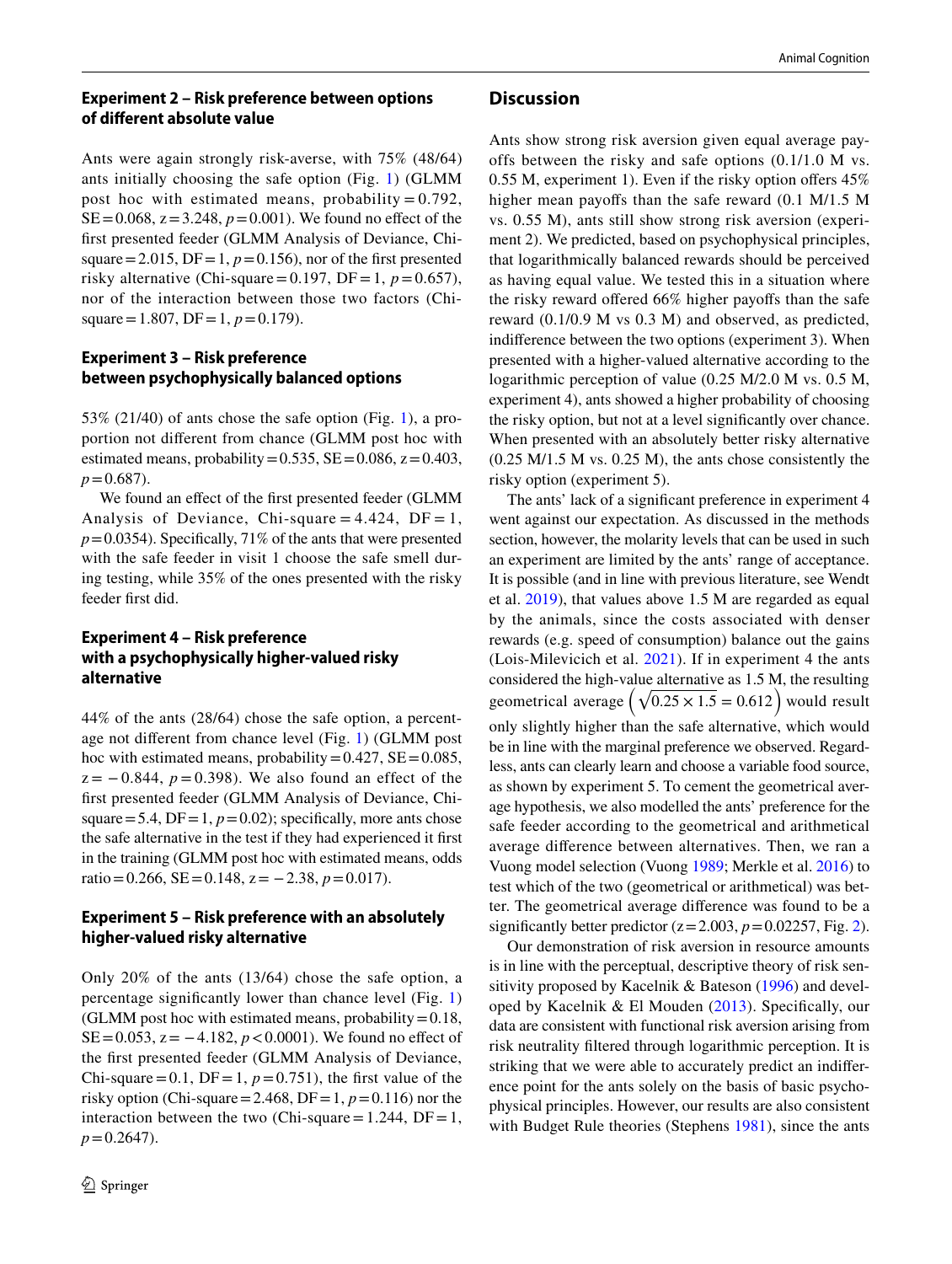

<span id="page-6-0"></span>**Fig. 2** Proportion of ants choosing the safe feeder ordered by the difference between the safe and the risky feeder values, as calculated based on the arithmetic average and the geometrical average. Crucially, the preference for the safe feeder scales fairly linearly when considering the geometrical average, while the arithmetical average shows no discernable pattern. Moreover, the geometrical model resulted in a signifcantly better ft than the arithmetical one (Vuong test for non-nested glm,  $z = 2.003$ ,  $p = 0.02257$ 

are on a positive energy budget—*Lasius niger* would survive for over a week without feeding.

#### **Lack of support for Prospect Theory**

Other theories of risk sensitivity based on perceptual mechanisms exist, in addition to Scalar Utility Theory. Prospect Theory (Kahneman and Tversky [1979\)](#page-8-3), a hugely infuential economic theory of decision-making under risk in humans, predicts that an individual should be risk-averse in the context of gains but risk-prone in the context of losses. This again derives from logarithmic perception of cumulative gains and losses. However, in Prospect Theory, the dividing point between gains and losses is not necessarily at zero. Rather, gains and losses are defned relative to a reference point, which is usually the expected payof, but may be socially induced (e.g. by comparing one's own salary to that of one's colleagues). Anything above the reference point is perceived as a gain and anything below the reference point is a loss. Rejection of a lower value after a reference has been established has already been demonstrated in the honeybee (Couvillon and Bitterman [1984](#page-7-31)) and ants (Wendt et al. [2019\)](#page-8-19), and suggested in bumblebees (Wiegmann et al. [2003](#page-8-28)). The reference point for our colonies might have been 0.5 M: the solution that the ants are regularly fed on. If this were the case, in experiment 1, the true choice would be between an always neutral value (0.55 M, safe), and a risk between a gain  $(1.0 M)$  and a loss  $(0.1 M)$ . This hypothesis is also supported by the fact that almost no pheromone was deposited for the 0.1 M drop, suggesting that it may have been perceived as a loss. In this case, Prospect Theory would still predict risk aversion, as losses are assumed to be perceived more strongly than gains. To test this hypothesis, we repeated experiment 1, but with colonies that had been fed ad libitum 1.5 M sucrose 1 month prior testing (data and procedure can be found in ESM1). If the ants were taking their standard feeding solution as a reference point, every presented solution in this experiment should have been perceived as a loss, and so the ants should have shown riskseeking. However, we observed the same preference that we saw in the main frst experiment, strong risk aversion. Either the ant's behaviour is poorly described by Prospect Theory, or the normal feeding solution does not set the reference point. Another possibility is that the reference point is not set by the normal feeding solution, as the four-day food deprivation period may erase the ant's memory of the feeding solution (although learned associations last at least three days in other species, Piqueret et al. [2019\)](#page-8-29). Instead, the reference point could be the most common solution in the current context. In experiment 1, this would be 0.55 M, maintaining the same situation of one neutral vs. a loss or a gain, and so predicting the same outcome under Prospect Theory. This hypothesis, however, does not ft the result obtained in experiment 3: if the 0.3 M would have been taken as a reference, we should still have observed a preference for the safe option. Either Prospect Theory does not well describe the behaviour of ants, or their reference point remains at 0 in every situation, with every reward being a gain: in the domain of gains Prospect Theory predicts simple logarithmic value perception.

In this study, we found individual ants to be strongly riskaverse, and successfully predicted an indiference point for risk based on the psychophysical principles of perception. Individual risk preference does not predict colony behaviour (Hübner and Czaczkes [2017](#page-7-18)), which seems able to flter out perceptual biases (Sasaki and Pratt [2018\)](#page-8-30).

**Supplementary Information** The online version contains supplementary material available at<https://doi.org/10.1007/s10071-021-01516-1>.

**Acknowledgements** Many thanks to Rafael Bustamente Brito for help with data collection.

**Authors' contributions** MD, DG, RB, and TC participated in the design of the study. MD, DG and RB collected the data, MD performed the statistical analysis. MD and TC drafted the manuscript. TC coordinated the study. All authors gave fnal approval for publication.

**Funding** Open Access funding enabled and organized by Projekt DEAL. This work was supported by a Deutsche Forschungsgemeinschaft Emmy Noether grant number CZ 237/1-1 to TC.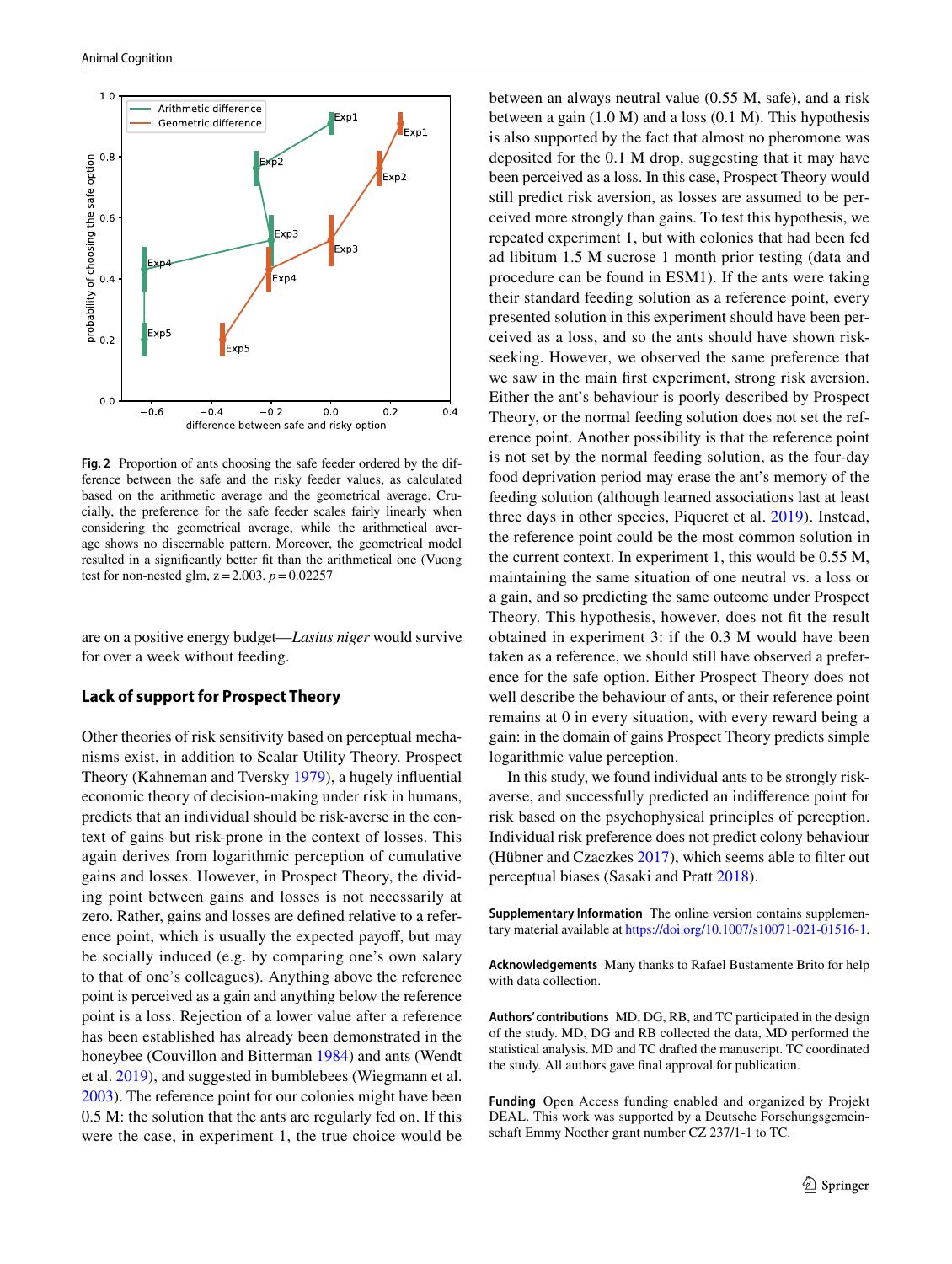#### **Declarations**

**Conflict of interest** The authors declare no confict of interest.

**Ethical approval** All applicable international, national, and/or institutional guidelines for the care and use of animals were followed.

**Open Access** This article is licensed under a Creative Commons Attribution 4.0 International License, which permits use, sharing, adaptation, distribution and reproduction in any medium or format, as long as you give appropriate credit to the original author(s) and the source, provide a link to the Creative Commons licence, and indicate if changes were made. The images or other third party material in this article are included in the article's Creative Commons licence, unless indicated otherwise in a credit line to the material. If material is not included in the article's Creative Commons licence and your intended use is not permitted by statutory regulation or exceeds the permitted use, you will need to obtain permission directly from the copyright holder. To view a copy of this licence, visit <http://creativecommons.org/licenses/by/4.0/>.

### **References**

- <span id="page-7-6"></span>Banschbach VS, Waddington KD (1994) Risk-sensitive foraging in honey bees: no consensus among individuals and no efect of colony honey stores. AnimBehav 47:933–941. [https://doi.org/10.](https://doi.org/10.1006/anbe.1994.1125) [1006/anbe.1994.1125](https://doi.org/10.1006/anbe.1994.1125)
- <span id="page-7-28"></span>Bates D, Mächler M, Bolker B, Walker S (2015) Fitting linear mixedefects models using lme4. J Stat Softw 67:1–48. [https://doi.org/](https://doi.org/10.18637/jss.v067.i01) [10.18637/jss.v067.i01](https://doi.org/10.18637/jss.v067.i01)
- <span id="page-7-2"></span>Becker GM, Degroot MH, Marschak J (1964) Measuring utility by a single-response sequential method. BehavSci 9:226–232. [https://](https://doi.org/10.1002/bs.3830090304) [doi.org/10.1002/bs.3830090304](https://doi.org/10.1002/bs.3830090304)
- <span id="page-7-19"></span>Beckers R, Deneubourg JL, Goss S, Pasteels JM (1990) Collective decision making through food recruitment. InsectesSoc 37:258– 267.<https://doi.org/10.1007/BF02224053>
- <span id="page-7-20"></span>Beckers R, Deneubourg JL, Goss S (1993) Modulation of trail laying in the antLasiusniger (Hymenoptera: Formicidae) and its role in the collective selection of a food source. J Insect Behav 6:751–759. <https://doi.org/10.1007/BF01201674>
- <span id="page-7-12"></span>Boomsma JJ, Gawne R (2018) Superorganismality and caste diferentiation as points of no return: how the major evolutionary transitions were lost in translation. Biol Rev 93:28–54. [https://doi.org/](https://doi.org/10.1111/brv.12330) [10.1111/brv.12330](https://doi.org/10.1111/brv.12330)
- <span id="page-7-17"></span>Burns DDR, Sendova-Franks AB, Franks NR (2016) The efect of social information on the collective choices of ant colonies. BehavEcol 27:1033–1040.<https://doi.org/10.1093/beheco/arw005>
- <span id="page-7-1"></span>Caraco T, Martindale S, Whittam TS (1980) An empirical demonstration of risk-sensitive foraging preferences. AnimBehav 28:820– 830. [https://doi.org/10.1016/S0003-3472\(80\)80142-4](https://doi.org/10.1016/S0003-3472(80)80142-4)
- <span id="page-7-9"></span>Cartar RV (1991) A test of risk-sensitive foraging in wild bumble bees. Ecology 72:888–895.<https://doi.org/10.2307/1940590>
- <span id="page-7-8"></span>Cartar RV, Dill LM (1990) Why are bumble bees risk-sensitive foragers? BehavEcolSociobiol 26:121–127. [https://doi.org/10.1007/](https://doi.org/10.1007/BF00171581) [BF00171581](https://doi.org/10.1007/BF00171581)
- <span id="page-7-31"></span>Couvillon PA, Bitterman ME (1984) The overlearning-extinction efect and successive negative contrast in honeybees (Apismellifera). J Comp Psychol Wash DC 98:100–109
- <span id="page-7-23"></span>Czaczkes TJ (2018) Using T- and Y-mazes in myrmecology and elsewhere: a practical guide. InsectesSoc 65:213–224. [https://doi.org/](https://doi.org/10.1007/s00040-018-0621-z) [10.1007/s00040-018-0621-z](https://doi.org/10.1007/s00040-018-0621-z)
- <span id="page-7-26"></span>Czaczkes TJ, Kumar P (2020) Very rapid multi-odour discrimination learning in the ant Lasiusniger. InsectesSoc 67:541–545
- Czaczkes TJ, Brandstetter B, di Stefano I (1983) Heinze J (2018a) Greater efort increases perceived value in an invertebrate. J Comp Psychol Wash DC 132:200–209. [https://doi.org/10.1037/com00](https://doi.org/10.1037/com0000109) [00109](https://doi.org/10.1037/com0000109)
- <span id="page-7-14"></span>Czaczkes TJ, Czaczkes B, Iglhaut C, Heinze J (2015a) Composite collective decision-making. Proc R Soc B BiolSci. [https://doi.org/](https://doi.org/10.1098/rspb.2014.2723) [10.1098/rspb.2014.2723](https://doi.org/10.1098/rspb.2014.2723)
- <span id="page-7-21"></span>Czaczkes TJ, Grüter C, Ratnieks FLW (2015b) Trail pheromones: an integrative view of their role in social insect colony organization. Annu Rev Entomol 60:581–599. [https://doi.org/10.1146/annur](https://doi.org/10.1146/annurev-ento-010814-020627) [ev-ento-010814-020627](https://doi.org/10.1146/annurev-ento-010814-020627)
- <span id="page-7-24"></span>Czaczkes TJ, Koch A, Fröber K, Dreisbach G (2018) Voluntary switching in an invertebrate: the effect of cue and reward change. J ExpPsycholAnim Learn Cogn 44:247–257. [https://doi.org/10.](https://doi.org/10.1037/xan0000171) [1037/xan0000171](https://doi.org/10.1037/xan0000171)
- <span id="page-7-15"></span>Detrain C, Deneubourg JL (2008) Collective decision-making and foraging patterns in ants and honeybees. In: Advances in Insect Physiology. Elsevier, pp 123–173
- <span id="page-7-25"></span>Detrain C, Prieur J (2014) Sensitivity and feeding efficiency of the black garden ant Lasiusniger to sugar resources. J Insect Physiol 64:74–80. <https://doi.org/10.1016/j.jinsphys.2014.03.010>
- <span id="page-7-13"></span>Devigne C, Detrain C (2005) Foraging responses of the aphid tending ant Lasiusniger to spatio-temporal changes in aphid colonies Cinaracedri. Dong Wu XueBao 51:161–166
- <span id="page-7-10"></span>Dunlap AS, Papaj DR, Dornhaus A (2017) Sampling and tracking a changing environment: persistence and reward in the foraging decisions of bumblebees. Interface Focus 7:20160149. [https://](https://doi.org/10.1098/rsfs.2016.0149) [doi.org/10.1098/rsfs.2016.0149](https://doi.org/10.1098/rsfs.2016.0149)
- <span id="page-7-22"></span>Evison SEF, Petchey OL, Beckerman AP, Ratnieks FLW (2008) Combined use of pheromone trails and visual landmarks by the common garden ant Lasiusniger. BehavEcolSociobiol 63:261. [https://](https://doi.org/10.1007/s00265-008-0657-6) [doi.org/10.1007/s00265-008-0657-6](https://doi.org/10.1007/s00265-008-0657-6)
- <span id="page-7-0"></span>Fawcett TW, Fallenstein B, Higginson AD et al (2014) The evolution of decision rules in complex environments. Trends CognSci 18:153–161.<https://doi.org/10.1016/j.tics.2013.12.012>
- <span id="page-7-3"></span>Fechner GT (1860) Elemente der psychophysik. Breitkopf und Härtel, Leipzig
- <span id="page-7-27"></span>Forstmeier W, Schielzeth H (2011) Cryptic multiple hypotheses testing in linear models: Overestimated effect sizes and the winner's curse. BehavEcolSociobiol 65:47–55. [https://doi.org/10.1007/](https://doi.org/10.1007/s00265-010-1038-5) [s00265-010-1038-5](https://doi.org/10.1007/s00265-010-1038-5)
- <span id="page-7-29"></span>Fox J, Weisberg S (2011) An R Companion to Applied Regression, Second. Sage, Thousand Oaks, CA
- <span id="page-7-7"></span>Fülöp A, Menzel R (2000) Risk-indiferent foraging behaviour in honeybees. AnimBehav 60:657–666. [https://doi.org/10.1006/anbe.](https://doi.org/10.1006/anbe.2000.1492) [2000.1492](https://doi.org/10.1006/anbe.2000.1492)
- <span id="page-7-5"></span>Gescheider GA (1976) Psychophysics: Method and theory. Lawrence Erlbaum, Oxford
- <span id="page-7-16"></span>Gordon DM (2019) The ecology of collective behavior in ants. Annu Rev Entomol. [https://doi.org/10.1146/annur](https://doi.org/10.1146/annurev-ento-011118-111923) [ev-ento-011118-111923](https://doi.org/10.1146/annurev-ento-011118-111923)
- <span id="page-7-11"></span>Hölldobler B, Wilson EO (2009) The Superorganism: The Beauty, Elegance, and Strangeness of Insect Societies. Norton, W.W
- <span id="page-7-18"></span>Hübner C, Czaczkes TJ (2017) Risk preference during collective decision making: ant colonies make risk-indiferent collective choices. AnimBehav 132:21–28. [https://doi.org/10.1016/j.anbehav.2017.](https://doi.org/10.1016/j.anbehav.2017.08.003) [08.003](https://doi.org/10.1016/j.anbehav.2017.08.003)
- <span id="page-7-30"></span>Hunter JD (2007) Matplotlib: A 2D graphics environment. ComputSciEng 9:90–95.<https://doi.org/10.1109/MCSE.2007.55>
- <span id="page-7-4"></span>Kacelnik A, Bateson M (1996) Risky theories—the effects of variance on foraging decisions. Integr Comp Biol 36:402–434. [https://doi.](https://doi.org/10.1093/icb/36.4.402) [org/10.1093/icb/36.4.402](https://doi.org/10.1093/icb/36.4.402)